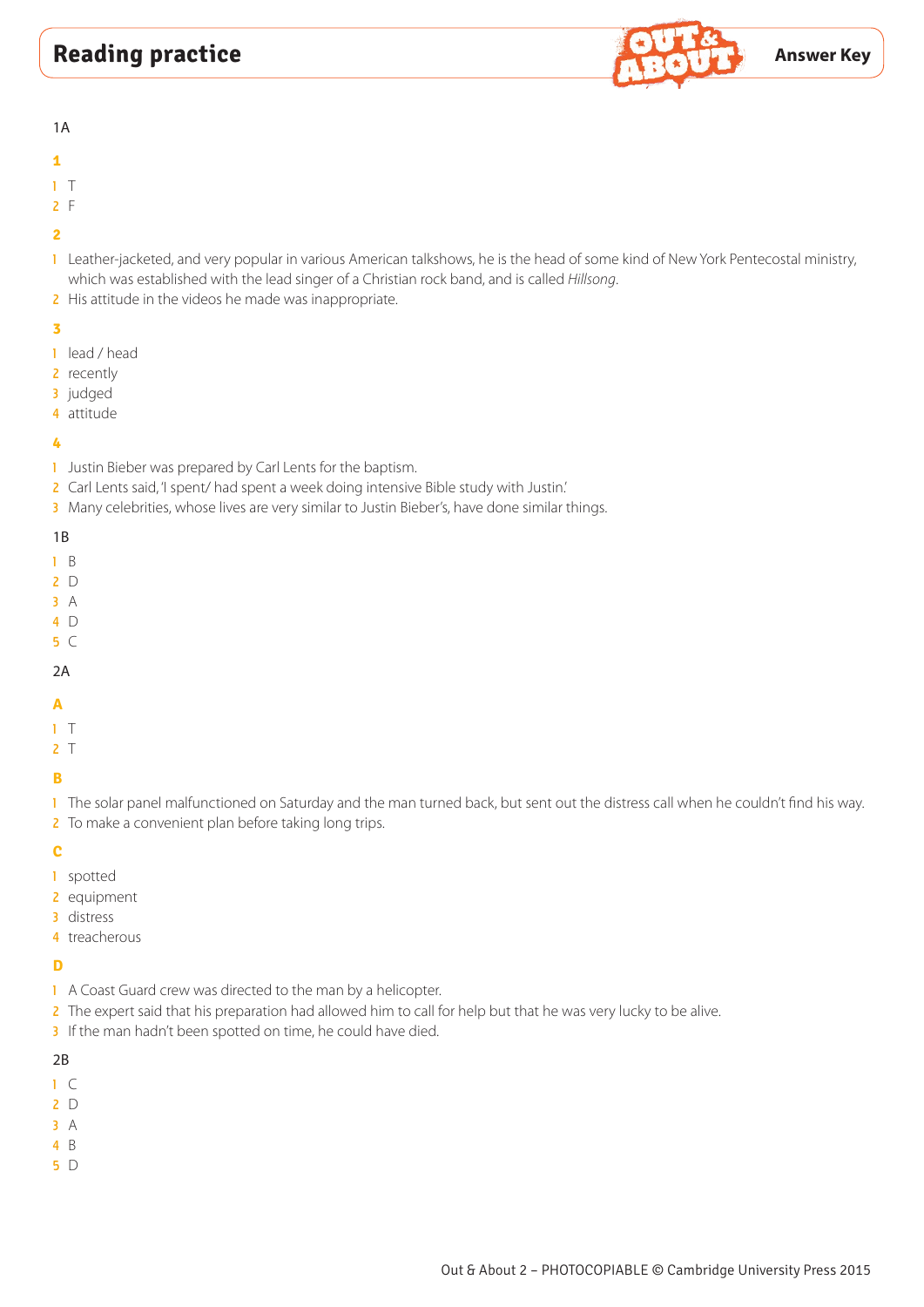

3A

#### **A**

- 1 F
- 2 F

# **B**

- 1 Socio-economically deprived areas tend to have higher rates of people who are overweight. There is a community effect: you are more likely to be overweight if your friends and neighbours are and you see it as the norm.
- 2 Children could be the first in the history of the United States to live less healthy and shorter lives than their parents.

# **C**

- 1 norm
- 2 deprived
- 3 moderate
- 4 severe

# **D**

1 He can't have lost three kilos.

2 If teenagers aren't careful with the information they share, it could lead to dangerous situations.

#### 3B

- 1 A
- 2 A
- 3 D
- 4 A
- 5 D

# 4A

- **A**
- 
- 1 T  $2<sub>1</sub>$
- 

# **B**

- 1 Unconcerned about how information about them is being used commercially.
- 2 40% of users had never changed their privacy settings and 80% said they were not concerned or did not care.

#### **C**

- 1 saturate
- 2 team
- 3 crucial
- 4 available

# **D**

- 1 *Facebook*, which became very popular ten years ago, is still very popular.
- 2 *WhatsApp* is more popular than *Facebook*.
- 3 The team, whose members knew each other very well, worked for many months.

- 1 B
- 2 A
- 3 A
- 4 B
- 5 D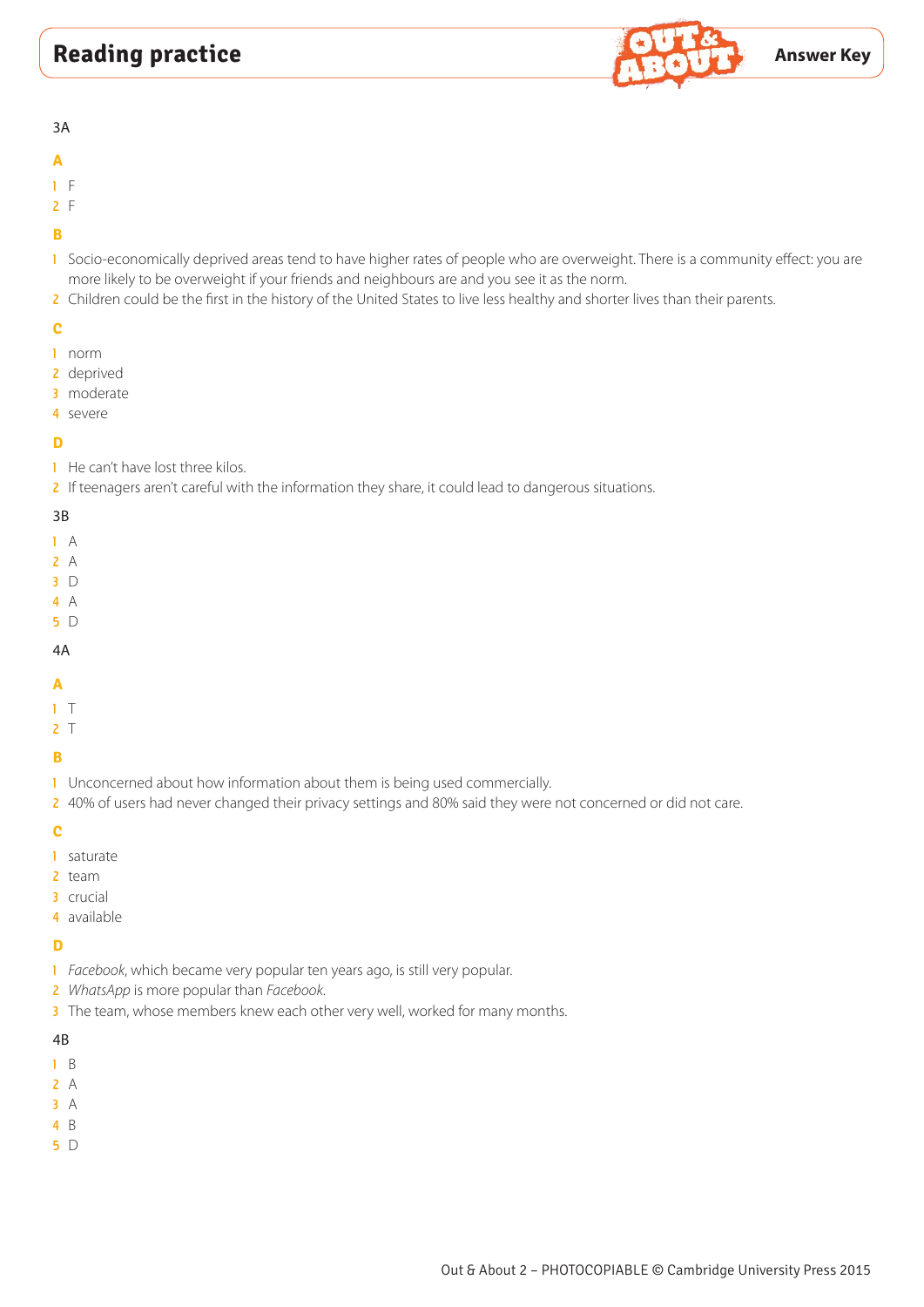

5A

- **1**
- 1 F
- $2<sub>1</sub>$

# **2**

- 1 The doodle features a ball in the Brazilian colours of green and yellow rolling across the screen, before a scene that shows some of the country's most famous landmarks.
- 2 Neymar hoped to help his team in the best possible way.

# **3**

- 1 landmarks
- 2 tournament
- 3 fulfil
- 4 implement

# **4**

- 1 Brazil has been preparing for the World Cup for four years. / Brazil, who started preparing for the World Cup four years ago, is still preparing things.
- 2 Mr Scolari said (that) the time had arrived that all Brazilians and the whole world had been waiting for.
- 3 It was thought that the pitch conditions were not very good.

# 5B

- 1 B
- 2 D
- 3 A
- 4 D
- 5 A

# 6A

**A**

# 1 T

2 F

# **B**

- 1 No, he doesn't feel well considered. 'I feel that I have not been considered appropriately in a number of departments, and would at least appreciate a bottle of cheap wine or a pair of new underpants, size XL.'
- 2 He wonders why he shouldn't complain. There's a lot to complain about.

# **C**

- 1 cheap
- 2 blame
- 3 acknowledge
- 4 credit

# **D**

- 1 He said that he had been complaining about the food because he didn't like it.
- 2 Even if the sun was shining in the morning, it (then) started to rain and it didn't stop.

- 1 B
- $2 C$
- 3 C
- 4 A
- 5 C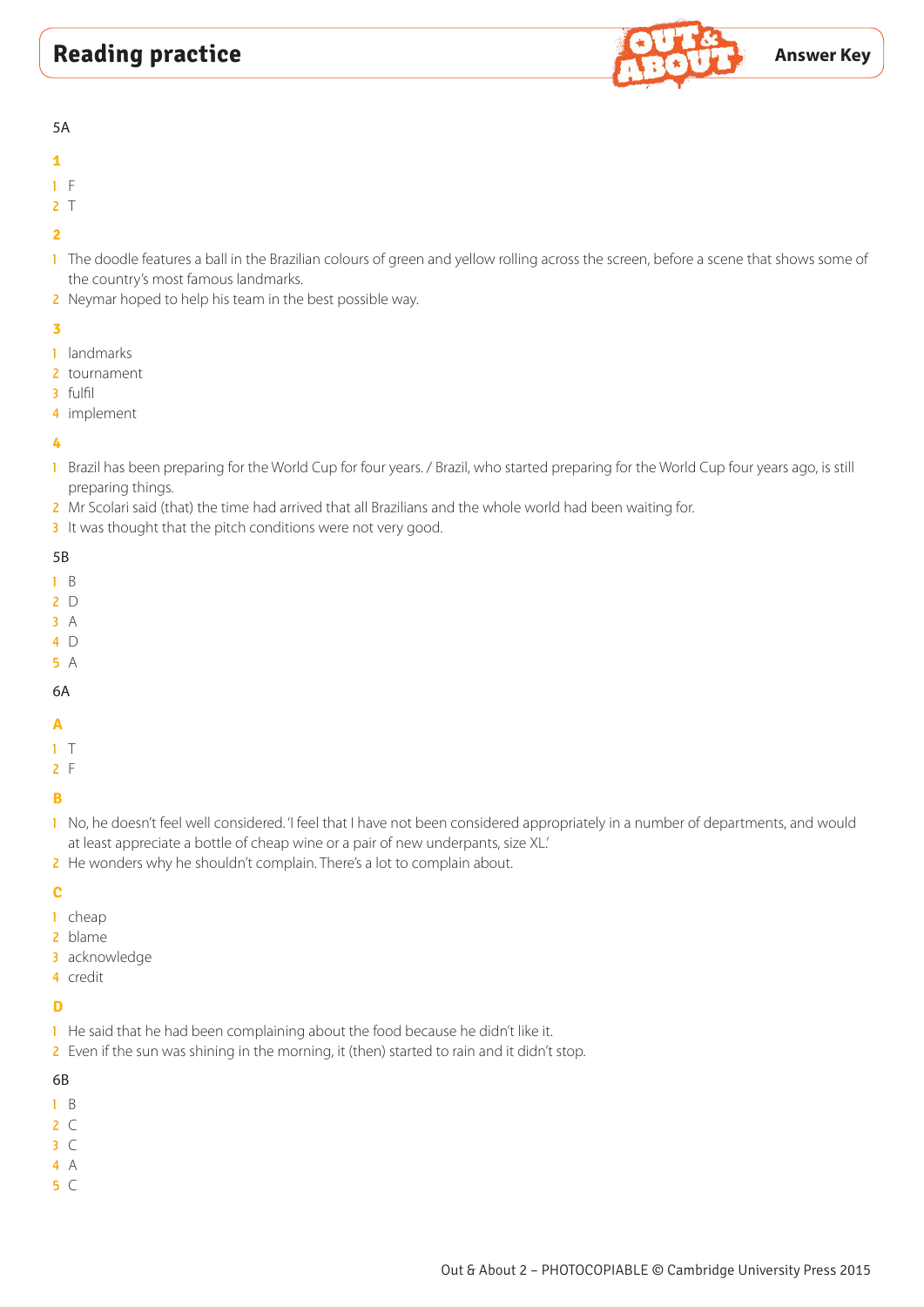

## 7A

- 1 F (The most important person in the English-language world is Frank Sinatra)
- 2 F (The point of the study was to discover if the online encyclopaedia was precise in the level of attention it gives to various figures, by gender, time, or location.)

# **B**

- 1 By using methods borrowed from *Google* to analyse *Wikipedia* pages and determine which individuals have the most important articles linking to them.
- 2 A page is important if a lot of important pages link to it.

# **C**

- 1 various
- 2 precise
- 3 gender
- 4 feature

# **D**

- 1 Frank Sinatra was better considered than Michael Jackson.
- 2 David has lived / has been living in Iran for ten years.
- 3 Carl Linnaeus, who was an 18th-century Swedish naturalist, is considered the most important person in the world.

#### 7B

- 1 B
- 2 B
- 3 A
- 4 C
- 5 C

# 8A

- 
- **A**
- 1 T
- 2 F

# **B**

- 1 Apparently people subconsciously assume storms with female names are less threatening and so take fewer precautions, which results in more deaths.
- 2 For nearly 30 years all hurricanes were given female names. Add the fact that back then warning systems and the science behind making buildings weather-resistant were all far less developed.

#### **C**

- 1 assume
- 2 gender
- 3 staring
- 4 data

# **D**

- 1 Scientists, whose work is very important, have been doing a lot of research on hurricanes.
- 2 The storm has destroyed their house.

- 1 C
- 2 A
- 3 D
- 4 C
- 5 D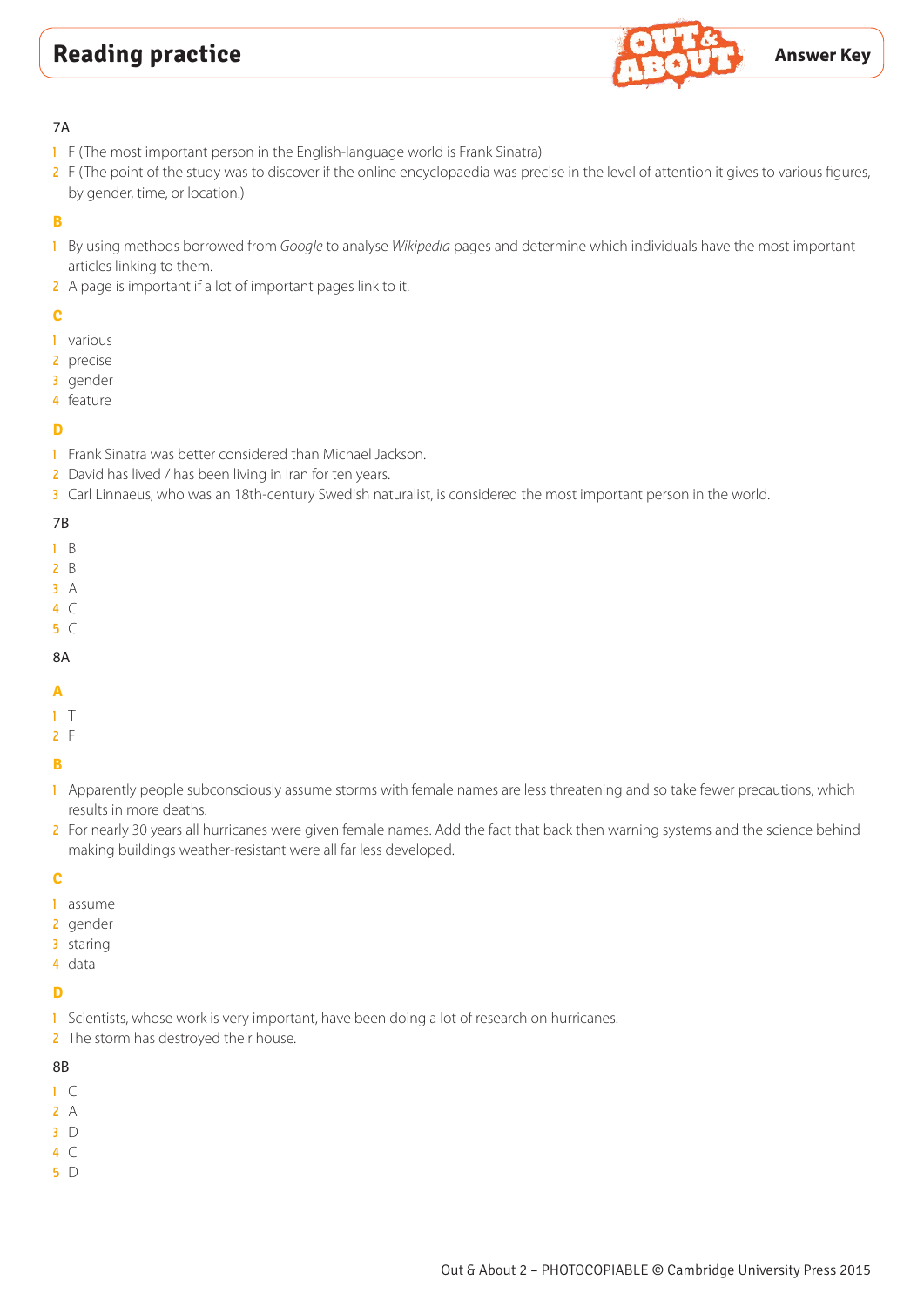

#### 9A

#### **A**

- 1 F
- 2 T
- 3 F

# **B**

- 1 He went to Switzerland to continue with his education.
- 2 Einstein applied for a job as a university teacher and as a high school teacher but wasn't accepted.

# **C**

- 1 avoid
- 2 fluids
- 3 distract
- 4 applied for

# **D**

- 1 Although Einstein was born in Germany, he gave up his German nationality.
- 2 A job was taken by Einstein with the Swiss patent office in 1902.
- 3 If his articles hadn't been published, people wouldn't have known about his discoveries.

# 9B

- 1 C
- 2 C
- 3 A
- 4 C
- 5 A
- 6 B

# 10A

# **A**

- 1 T
- 2 F
- 3 T

# **B**

- 1 Good company, attractive, confident.
- 2 She found a new style playing roles in alternative films.

# **C**

- 1 confess
- 2 swiftly
- 3 aware
- 4 hugely

# **D**

- 1 It is said that many actors adapt very professionally to their roles.
- 2 Unless you have new challenges, you can get bored.

- 1 C
- 2 B
- 3 A
- 4 D
- 5 A
- 6 A
- 7 C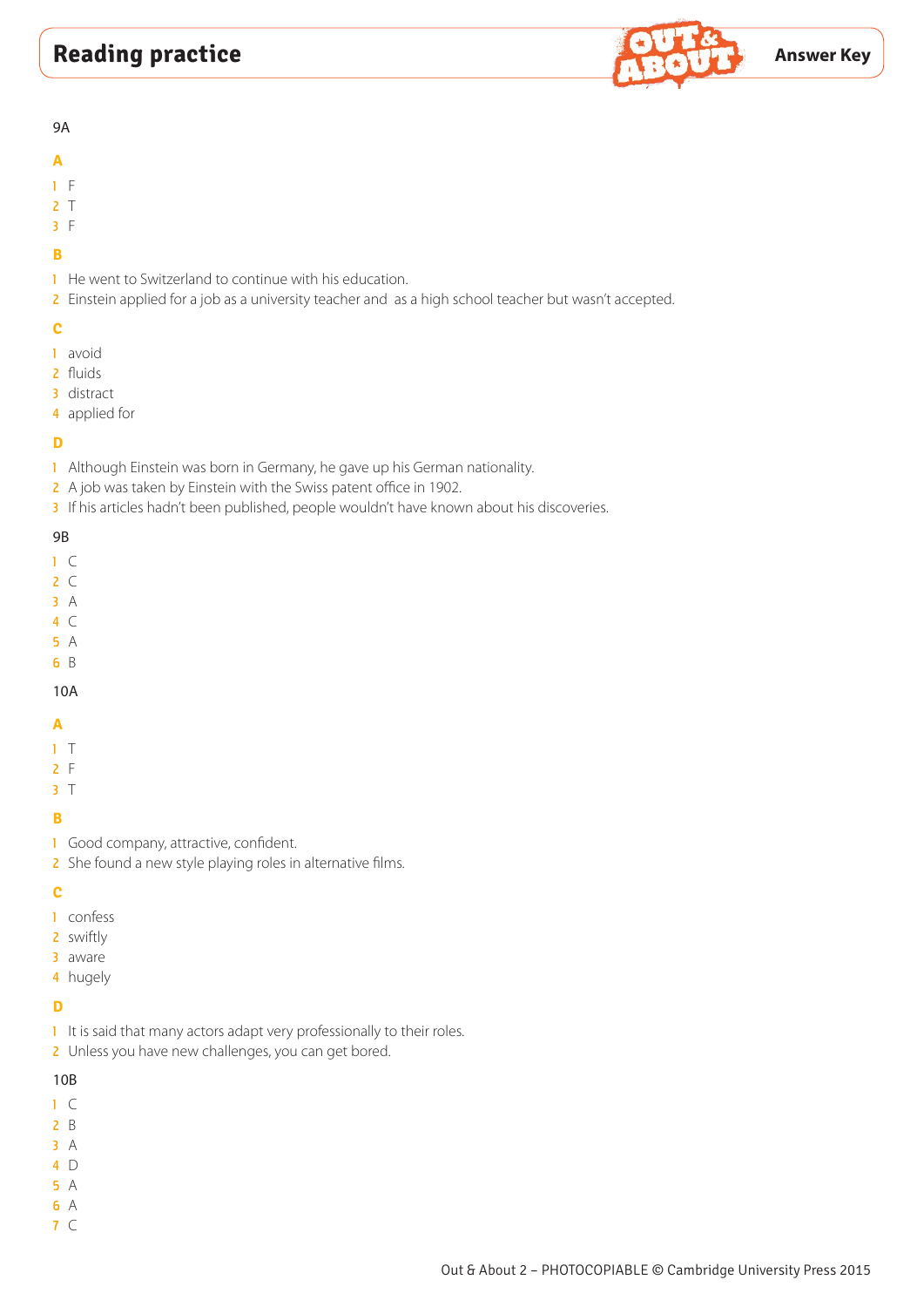

#### 11A

## **A**

- 1 F (visiting couples have done the same thing to other bridges in the French capital. Forty locks are reported to have been removed from the Eiffel tower).
- 2 T (protesters have started a petition to have them removed. There are also campaigns on *Facebook*, *Twitter* and *Instagram*)
- 3 F (the heart of Paris has been made ugly, robbing Parisians of quality of life and the ability to safely enjoy their own public spaces along the Seine, which has itself been polluted by thousands of lock keys)

# **B**

- 1 It was evacuated because part of the railings collapsed.
- 2 The objective is to return the centre of Paris, and specially the bridges, to their original shape.

#### **C**

- 1 celebrated
- 2 vandalism
- 3 petition
- 4 vast

#### **D**

- 1 Unless people stop attaching locks to the bridge, the bridge will collapse.
- 2 One of the petitioners said that in a few short years, the heart of Paris had been made ugly.
- 3 The couples throw the key into the River Seine.

#### 11B

- 1 B
- $2^{\circ}$
- 3 C
- 4 A
- 5 B
- 6 C

#### 12A

#### **A**

- 1 F
- $2<sub>1</sub>$
- 3 T

# **B**

- 1 To describe the significance of the hipster with the change of the century.
- 2 A person who knows how to shop.

#### **C**

- 1 significance
- 2 opposition
- 3 miserably
- 4 settled

# **D**

- 1 A hipster, whose definition was created in the 1980s, is a contemporary manifestation.
- 2 He wondered what a hipster was.
- **3** He can't have been a punk.